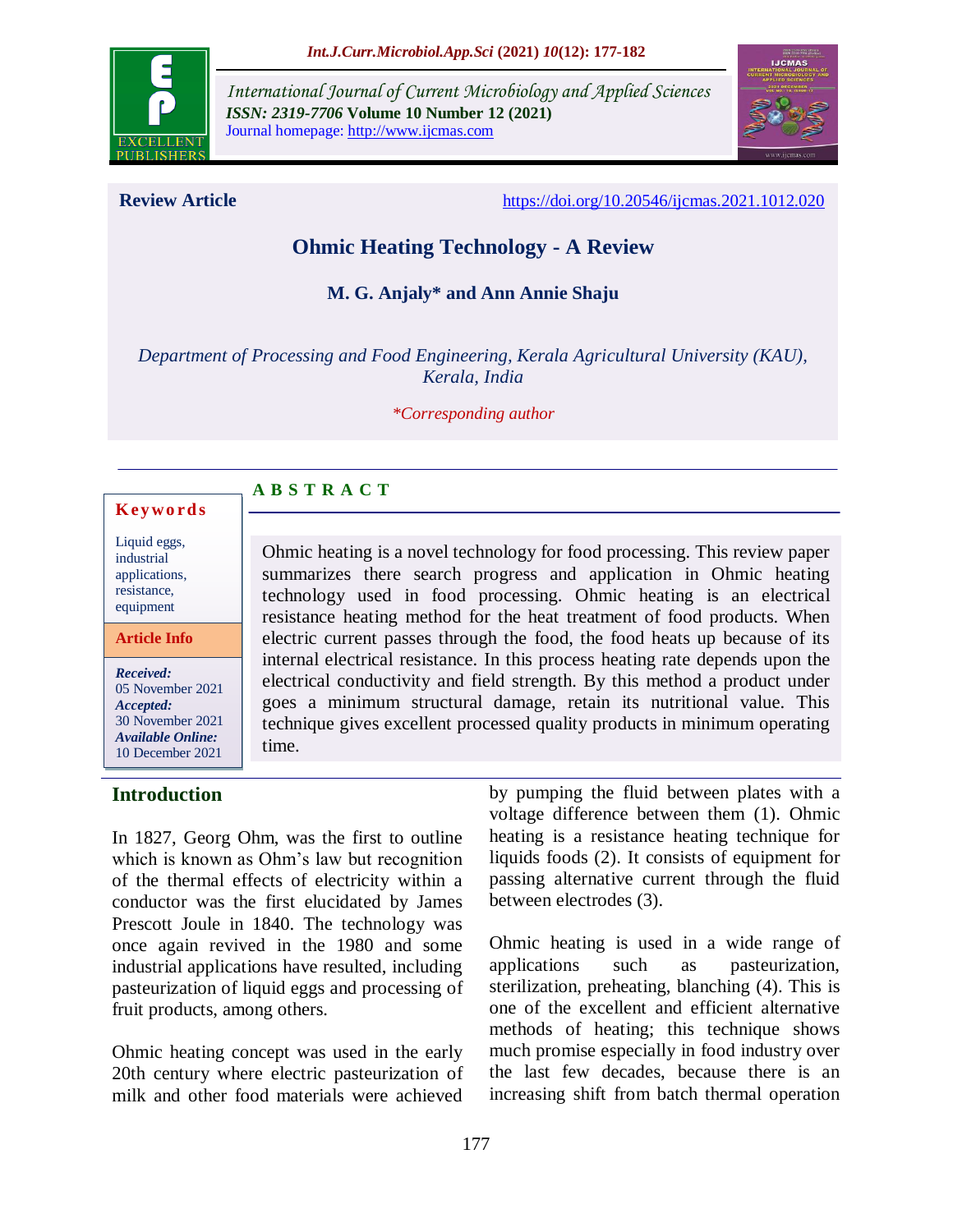towards continuous high temperature and short time processing of foods (5).

#### **Fundamentals and critical parameters of ohmic heating**

An Ohmic heater is an electrical heating device that uses a liquid's own electrical resistance to generate the heat (6). Ohmic heating works on the principle of Ohm's law of electricity. The passage of electric current through an electricity conductive food material obeys Ohm's law and heat is generated due to electrical resistance of food.

 $V \propto I$ 

 $V = IR$ 

Where  $V = Voltage$  (volt),  $I = Current$ (ampere),  $R =$  Resistance (Ohm).

## **Effects of Ohmic Heating on Physiochemical Property of Foods**

Pereira *et al.,* (7) studied the effect of ohmic and conventional heat processing of different food Products on their chemical and physical parameters. Parameters such as pH, total solid, ash, titratable acidity, ascorbic acid, total sugar, total fatty acids, total phenolic compounds and anthocyanins content were determined before and after ohmic heating and conventional pasteurization techniques. Goat milk samples were treated by ohmic heating technology the pH was 6.58 and total fatty acid was 86.5 %. Ohmic treated samples show a lower content of lactic acid 0.13%. Chemical analysis of food products indicated similar chemical properties treated by both ohmic heating treatment and conventional treatment.

Samaranayake (8) determined the minimization of electrochemical reactions during ohmic heating. Ohmic heating is capable of reducing the electrochemical reaction of stainless steel, titanium and platinized- titanium electrodes compared with conventional 60 Hz ohmic heating. In general, except at the highest frequency low duty-cycle heating, pulsed ohmic heating was less successful in suppressing the electrochemical reaction of graphite electrodes compared with conventional ohmic heating. Ohmic heating provides its best result for graphite electrodes. It is suitable for minimization of electrochemical reaction.

Viscosity of milk decreased with increasing temperature because increase in temperature leads to lower milk fatty blocs which are responsible for the high viscosity of milk. The relationships between viscosity and temperature were first-order equations for all electrical fields. Milk density was reduced by increasing milk temperature. This reduction was started after the rising of milk temperature above 40°C (9).

## **Effect of Ohmic Heating on Microbial Activity**

Kumar *et al.,* (10) studied the inactivation effects of ohmic and conventional heating on total plate count, molds and yeast*, E. coli*, coliforms and salmonella in buffalo milk under identical temperature conditions. Resulted the microbial counts from ohmic heating were lower than conventional heated milk. Salmonella were completely killed by ohmic heating treatment. Microbial destruction was higher in ohmic heat treated samples as compared to conventional heattreated samples. Soft Paneer was obtainedby ohmic treated milk samples and sensory pane list of this soft paneer was superior to Paneer obtained from traditional method.

Kim *et al.,* (11) investigated the lethality within foods particles under going 5 kW ohmic heating system used microbiological and chemical marker measurements. Meat ball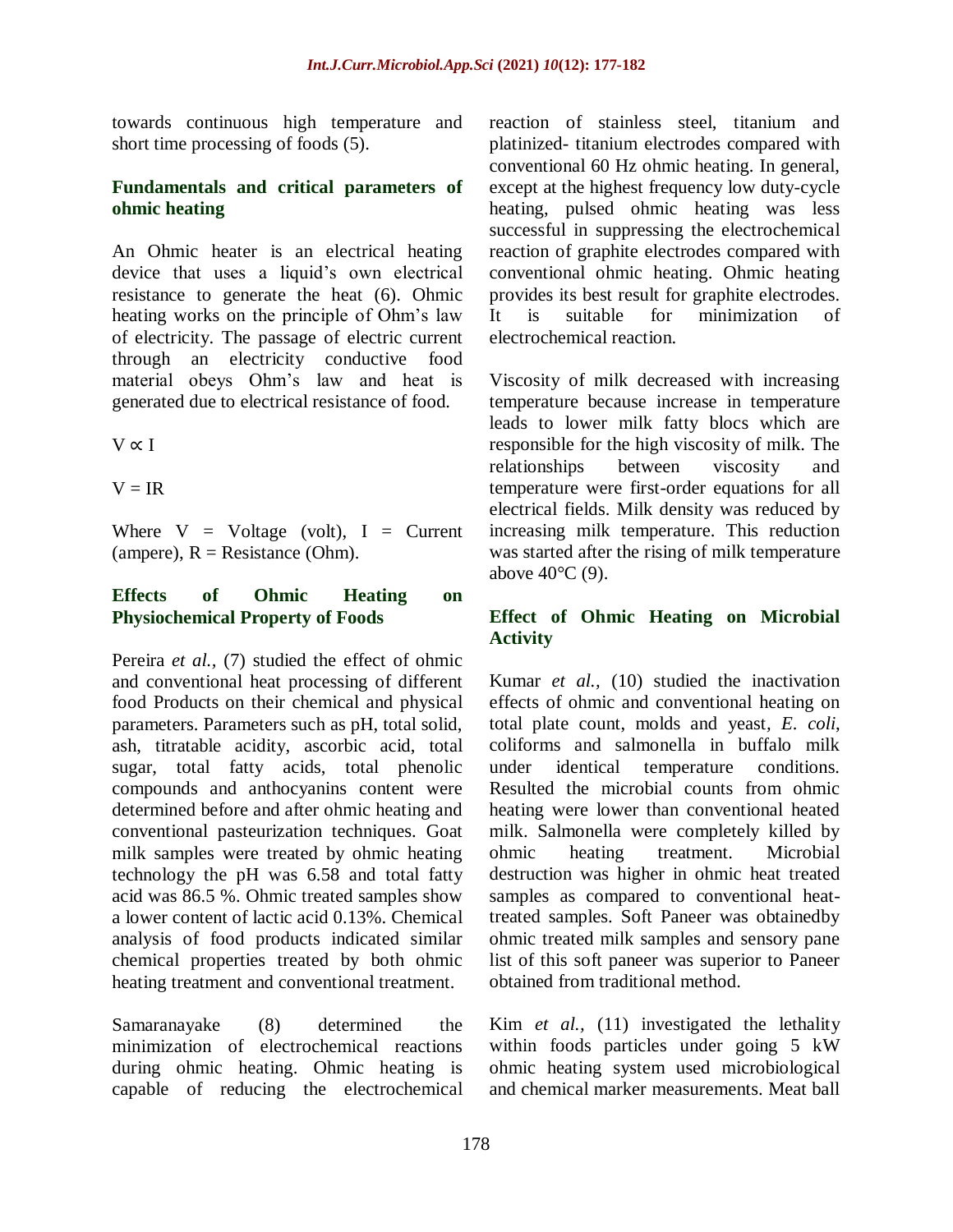contains spores of *B. stearo thermophilus* and precursors of chemical markers were thermally processed in the solution of starch with 30 to 40 % solids content. Higher lethality was observed, microbiologically and chemically, at the centre of the meat balls rather than near the surface. They concluded that ohmic heating had a high potential for providing high quality of food products, shelf stable foods that were not achieved by conventional thermal processing.

#### **Electroporation effect during ohmic heating**

Lebovka(12) studied the effect of temperature on electroporation of plant tissues during the pulsed electric field or alternative current. He was determined the effectiveness of the electroporation effect in plant tissues damage for potatoes tissues in the range of electric field strengths 40-500 V/cm, at temperatures 22°C and 49°C in pulsed electric field treatment. Ohmic heating of potato and apple tissues were evidence of the importance of the electroporation mechanism of tissues damage at moderate electric fields under 100 V/cm and effectiveness of this mechanism increased with temperature increased. He observed the importance of the electroporation mechanism in plant tissues damage was induced by ohmic heating which is controlled by temperature induced changed in the cell membrane structure.

Cho *et al.,* (13), (USA-FDA, 2000) investigated the incidence of electric field in the fermentative Process may cause membrane electroporation provoking faster and efficient nutrient transport to the interior of the cell, thus reducing the lag phase of the fermentation. Ohmic heating has demonstrated to cause productivity decrease. This decrease may also be related to the electroporation effect which possibly allows the transport of metabolites to the interior of the cell and consequently inhibits the fermentative

process. The critical parameters of ohmic heating are electrical conductivity of food, frequency and form of wave, particle size, heat capacity and viscosity.

## **Electrical conductivity**

Electrical conductivity is the main parameter in ohmic heating. Biological materials are one of the largest classes of poor heat conductors. The heating effect depends on the moisture content and concentration of ions in it. For most food stuffs, the electrical conductivity varies mainly depending on the temperature and voltage gradients used. For purely liquid foods, the electrical conductivity increases linearly with temperature but overall falls as the concentration of pulp in it increases. Electrical conductivity of food products should be greater than 0.05 S/m for good behaviour of ohmic heating. Examples: - milk desserts, yoghurts, eggs, fruit juices, condiments, gelatin, wine and hydrocolloids, etc. The orange juice concentrates having 0.20-0.60 mass fraction were ohmic heated by using five different voltage gradients (20-60 V/cm). The electrical conductivity values were in the range of 0.15-1.25 S /cm showing an increasing trend with decreasing concentration (14).

## **Frequency and Form of wave**

The common frequencies employed for ohmic heating of foods are 50 Hz and 60 Hz. Frequency and waveform of applied voltage affects the electrical conductivity values and the process of heating the samples. Some studies (15) also suggested that with low frequency electrical conductivity values were high and further electrical conductivity of turnip tissue used in the experiment was significantly higher for sine and saw tooth waves as compared to the square waves at 4 Hz. The lowest effective frequency would be a worth while subject for further research, since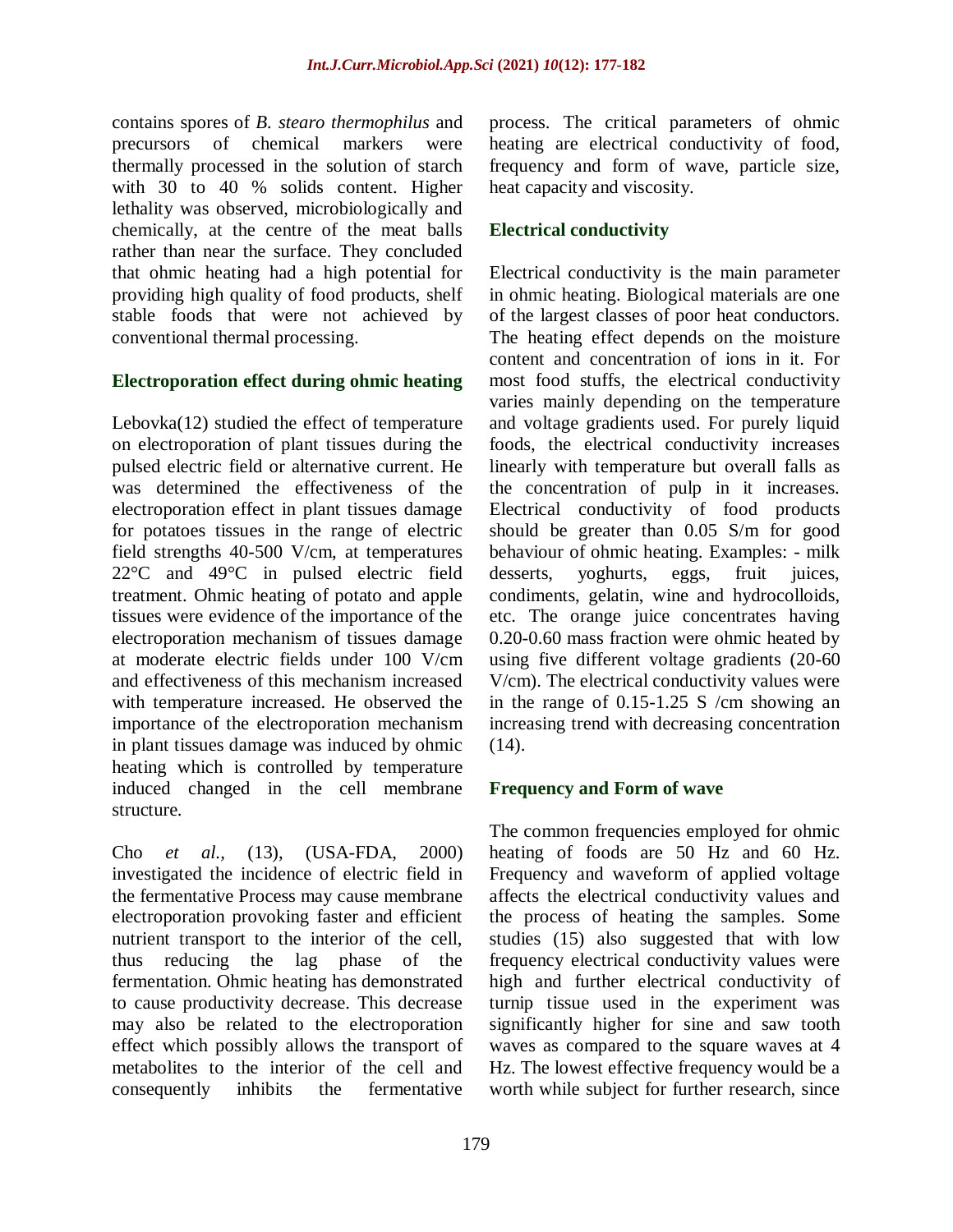improved mass transfer has been reported for frequencies as low as 4 Hz. Altering the frequency and wave form of alternating current during ohmic heating has been shown to influence the heat and mass transfer properties of foods.

#### **Product size, heat capacity and viscosity**

Smaller particles like emulsions, colloids (which were less than 5 mm), the effect of orientation on the conductivity can be ignored but for larger particles (15–25 mm), orientation relative to the electrical field has a significant influence on electrical properties as well as the relative heating rates of the phases(16). When solid particles suspended in a fluid medium both have similar electrical conductivities, the component among them having lower heat capacity will have the tendency to heat faster. Food shaving high densities and high specific heat values are conducive to slower heating (17). Fluid viscosity also influences ohmic heating; higher viscosity fluids tend to result in faster ohmic heating than lower viscosity fluids.

## **Applications of ohmic heating**

## **Thawing**

To increase the shelf life of meat products frozen storage is important. Meat thawing by ohmic heating is fast and less weight loss was observed in the sample. The fast thawing process gives better quality of meat products because of decrease unwanted microbial activity during thawing (18).

## **Meat ball cooking and poultry products**

Ohmic cooking procedure was found to be safe in terms of PAH formation and mutagenic activity. Sensory evaluation showed that overall acceptance of the semi cooked meat ball samples was good. High cooking yield,

moisture retention and fat retention values in samples were obtained with ohmic cooking (19). The quality of the ohmic heated chicken breast samples was similar or superior to that of the retort- heated samples based on the measurement of water content and glutamic acid in the treated sample. The sample quality did not deteriorate or degrade during storage (20).

## **Extraction**

Model of ohmic heating showed good performance when used for ohmic and enzyme assisted aqueous extraction of rape seed oil(21). Improve the extraction of soy milk from soybeans by ohmic heating (22). Diffusion of beet dye from beetroot into a carrier fluid was increased in ohmic heating and the amount of dye extracted was proportional to the electrical field strength used (23).

#### **Blanching**

Blanching by ohmic heating permits the effective damage of food product's cells by combination of thermal and electrical effects. By ohmic heating osmotic dehydration of strawberries enhances the water and sugar transfer (24). Ohmic heating is popular due to its volumetric heating rates, rapid process and the enhancement of mass transfer even at relatively low temperatures.

## **Pasteurization**

Leizerson and Shimoni, (25) measured higher concentration of ohmic heated pasteurized orange juice during storage and the storage period was 105 days, resulted the particle size was lower in ohmic heated orange juice also prevented the growth of microorganism, and the shelf life of ohmic treated orange juice was > 100 days. It was second time longer than these of conventionally pasteurized juice.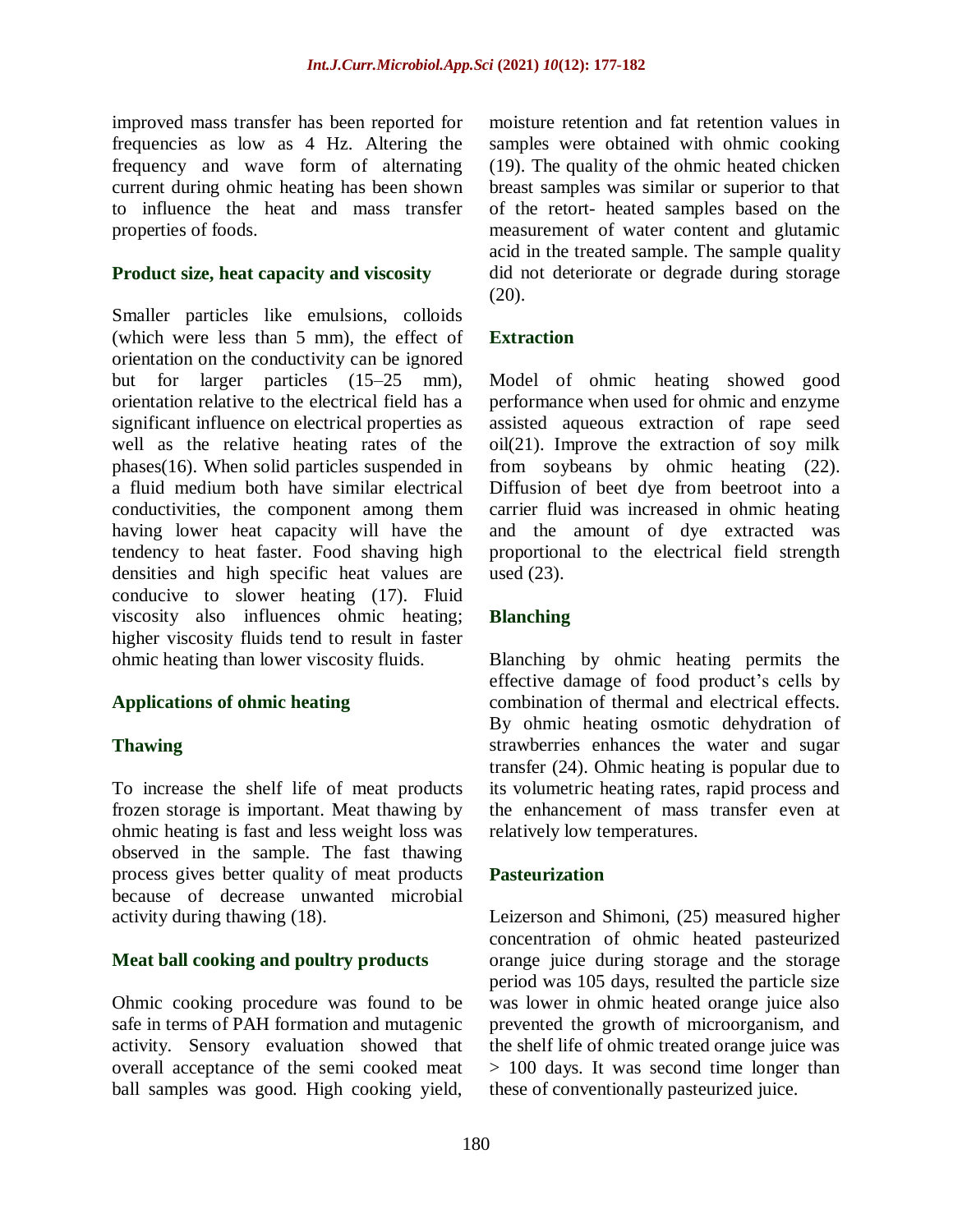## **Expression**

Enhancement of carrot juice recovery using 2 stage pressing with ohmic heating. Mathematical analysis for multi stage pressing applied to second stage expression process. The total carrot juice recovery increased in the duration of first pressing. Maximum enhancement in carrot juice recovery in second stage expression with ohmic heating over control was 13.76 %, resulted that the ohmic heating did not cause much change in the colour of carrot juice. In the first pressing, maximum carrot juice recovery was 98.9 % in 2.72 minutes, in the second pressing ohmic heating temperature was 65.60 °C; voltage gradient was 15 V/cm for the time duration of 10 minutes (26).

#### **Stabilization of raw rice bran**

10 Kg rice bran was hydrated and heated byflow of electric current through ohmic heating system. The treated sample was observed to be stable even after 75 days of storage in the comparison of raw rice bran sample. The free fatty acid (FFA) percent in ohmic heated rice bran was observed to be 4.77% after 75 days of storage whereas it was 41.84% in case of rawrice bran. The FFA concentration of the ohmic heated samples increased very slowly in comparison to raw rice bran samples during 75 days of storage (27).

## **Drying**

In the vacuum dryer ohmic heated sample take less time for drying compared to raw samples. The maximum reduction of time was 24% (28). Ohmic treatment helps in a significant decreasein time required for vacuum drying and positively effects the economic and product quality. Ohmic heating is a novel technology for food processing. It is an electrical resistance heating technique, in

which heat is produced by electrical resistance of food materials. Electrical conductivity of food products should be greater than 0.05 S/m for good behaviour of ohmic heating. Electrical conductivity of food products usually increases with temperature and water content.

Ohmic heating is rapid and uniform heating method. In this method electrical energy is converted into thermal energy. This method can be used in several sectors of food processing such as thawing process, blanching, sterilization, pasteurization, enzyme inactivation, expression, extraction, desalination and wastewater treatment, rice bran stabilization, and tofumaking process, semi meat ball cooking and drying process. It gives high and good quality products; it takes less cooking time and decrease microbial activities from the food and increases the shelf life of food products during storage period.

#### **References**

- 1. De Alwis A A P, direct resistance heating in the food industry. J Food Eng1990; 11:3–27.
- 2. Qihua T, Jindal V, Van Winden J. Compute Electron Agric. 1993;9:243-253.
- 3. Robberts J, Balaban M and Luzuriaga, D. Compute Electron Agric. 1998; 19:211-222
- 4. Marcotte M, Ram swami H and Piette G. Food Res Int. 2004; 31:493.502.
- 5. Sakr Mohamed, Liu Shuli. A comprehensive review on applications of ohmic heating (OH). Renewable and Sustainable Energy Reviews. 2014; 39:262–269.
- 6. Zell M, Ling J G, Morgan D J, Cronin D A Ohmic heating of meats: Electrical conductivities of whole meats and processed meat ingredients. MeatScience. 2009; 83:563–570.
- 7. Assiry A M, Gaily M H, Alsamee M, Sarifudin A. Electrical conductivity of seawater during ohmic heating. Desalination. 2010; 260:9-17.
- 8. Goullieux A, Pain J P. Ohmic heating.